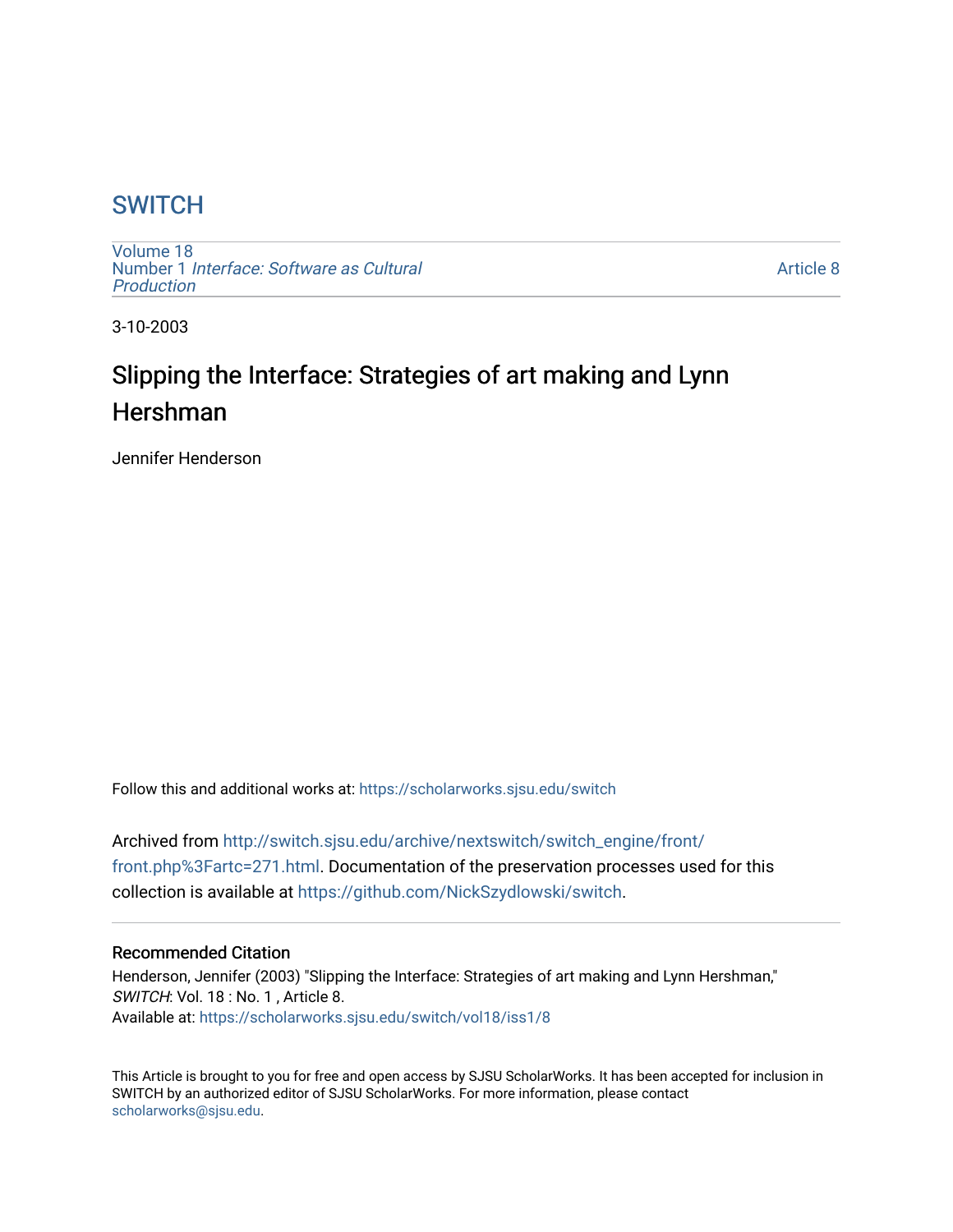#### SWITCH



invitational

**[CADRE Invitational](file:///Users/nszydlowski/Desktop/websites%20copy/Switch%20Journal/switch.sjsu.edu/archive/nextswitch/switch_engine/front/front.php_cat%3d45.html)** Five sessions revolving around Interface: Software as cultural production



**[A Pierre Lévy Project](file:///Users/nszydlowski/Desktop/websites%20copy/Switch%20Journal/switch.sjsu.edu/archive/nextswitch/switch_engine/front/front.php_cat%3d48.html)** SWITCH proudly presents Lévy's current research project called the *Collective Intelligence Game*.



**[Digital Insights](file:///Users/nszydlowski/Desktop/websites%20copy/Switch%20Journal/switch.sjsu.edu/archive/nextswitch/switch_engine/front/front.php_cat%3d46.html)** Seven explorations into information space

**[all](file:///Users/nszydlowski/Desktop/websites%20copy/Switch%20Journal/switch.sjsu.edu/archive/nextswitch/switch_engine/front/front.php.html) [#1](file:///Users/nszydlowski/Desktop/websites%20copy/Switch%20Journal/switch.sjsu.edu/archive/nextswitch/switch_engine/front/front.php_cat%3d5.html) [#2](file:///Users/nszydlowski/Desktop/websites%20copy/Switch%20Journal/switch.sjsu.edu/archive/nextswitch/switch_engine/front/front.php_cat%3d6.html) [#3](file:///Users/nszydlowski/Desktop/websites%20copy/Switch%20Journal/switch.sjsu.edu/archive/nextswitch/switch_engine/front/front.php_cat%3d7.html) [#4](file:///Users/nszydlowski/Desktop/websites%20copy/Switch%20Journal/switch.sjsu.edu/archive/nextswitch/switch_engine/front/front.php_cat%3d8.html) [#5](file:///Users/nszydlowski/Desktop/websites%20copy/Switch%20Journal/switch.sjsu.edu/archive/nextswitch/switch_engine/front/front.php_cat%3d9.html) [#6](file:///Users/nszydlowski/Desktop/websites%20copy/Switch%20Journal/switch.sjsu.edu/archive/nextswitch/switch_engine/front/front.php_cat%3d10.html) [#7](file:///Users/nszydlowski/Desktop/websites%20copy/Switch%20Journal/switch.sjsu.edu/archive/nextswitch/switch_engine/front/front.php_cat%3d11.html) [#8](file:///Users/nszydlowski/Desktop/websites%20copy/Switch%20Journal/switch.sjsu.edu/archive/nextswitch/switch_engine/front/front.php_cat%3d12.html) [#9](file:///Users/nszydlowski/Desktop/websites%20copy/Switch%20Journal/switch.sjsu.edu/archive/nextswitch/switch_engine/front/front.php_cat%3d13.html) [#10](file:///Users/nszydlowski/Desktop/websites%20copy/Switch%20Journal/switch.sjsu.edu/archive/nextswitch/switch_engine/front/front.php_cat%3d14.html) [#11](file:///Users/nszydlowski/Desktop/websites%20copy/Switch%20Journal/switch.sjsu.edu/archive/nextswitch/switch_engine/front/front.php_cat%3d15.html) [#12](file:///Users/nszydlowski/Desktop/websites%20copy/Switch%20Journal/switch.sjsu.edu/archive/nextswitch/switch_engine/front/front.php_cat%3d16.html) [#13](file:///Users/nszydlowski/Desktop/websites%20copy/Switch%20Journal/switch.sjsu.edu/archive/nextswitch/switch_engine/front/front.php_cat%3d17.html) [#14](file:///Users/nszydlowski/Desktop/websites%20copy/Switch%20Journal/switch.sjsu.edu/archive/nextswitch/switch_engine/front/front.php_cat%3d18.html) [#15](file:///Users/nszydlowski/Desktop/websites%20copy/Switch%20Journal/switch.sjsu.edu/archive/nextswitch/switch_engine/front/front.php_cat%3d19.html) [#16](file:///Users/nszydlowski/Desktop/websites%20copy/Switch%20Journal/switch.sjsu.edu/archive/nextswitch/switch_engine/front/front.php_cat%3d20.html) [#17](file:///Users/nszydlowski/Desktop/websites%20copy/Switch%20Journal/switch.sjsu.edu/archive/nextswitch/switch_engine/front/front.php_cat%3d21.html) [#18](file:///Users/nszydlowski/Desktop/websites%20copy/Switch%20Journal/switch.sjsu.edu/archive/nextswitch/switch_engine/front/front.php_cat%3d44.html)**



#### **Slipping the Interface Strategies of art making and Lynn Hershman [Jennifer Henderson](file:///Users/nszydlowski/Desktop/websites%20copy/Switch%20Journal/switch.sjsu.edu/archive/nextswitch/switch_engine/front/users.php_w%3d96.html)** on Mar 10 2003 **[issue 18](file:///Users/nszydlowski/Desktop/websites%20copy/Switch%20Journal/switch.sjsu.edu/archive/nextswitch/switch_engine/front/front.php_cat%3d44.html)**

**Learn art making strategies from Hershman as she slips the interface between art and reality, role projection and identity, human and cyborg, and agency and progeny during times of shifting theoretical contexts.**

*Interface* - n. a **surface that lies between** two parts of matter or space and forms their common boundary.

*Interface* - "the controls or the **contact surface** of a program" [**[1](file:///Users/nszydlowski/Desktop/websites%20copy/Switch%20Journal/switch.sjsu.edu/archive/nextswitch/switch_engine/front/front.php_artc%3d271.html#footnotes)**]

*Agency* - 1. action, power, means; instrumentality. 2. the business of any person, firm, etc. **empowered to act for another** 3. the business office or district of such a person, firm, etc.

*Identity* - 1. the condition or fact of **being the same** in all qualities under consideration; sameness; oneness. 2. a) the condition or fact of being some specific person or thing; **individuality**. b) the condition of being the same as something or someone assumed, **described, or claimed**.

*Role* - 1. a part, or character, that an actor plays in a performance 2. **a function** or office **assumed** by someone: as in advisory *role*.

### **Thesis**

The slippage and destruction of common boundaries and contact surfaces has fueled avante-garde art for decades. To understand this phenomenon it is useful to look at feminist art. Norma Broude and Mary D. Garrard write in The Power of Feminist Art, "The feminist critic, Lucy Lippard argued in 1980 that feminist art was 'neither a style nor a movement,' but instead 'a value system, a revolutionary strategy, a way of life,' like Dada and Surrealism and other nonstyles that have 'continued to pervade all movements and styles ever since.'" [**[2](file:///Users/nszydlowski/Desktop/websites%20copy/Switch%20Journal/switch.sjsu.edu/archive/nextswitch/switch_engine/front/front.php_artc%3d271.html#footnotes)**]

And like artists of other movements, feminist artists slipped the interface. Feminist art destroyed the boundaries that Modern art created between craft and art, politics and art, and content and art. Feminist artists renegotiated the contact surfaces by refusing formalism, choosing content, using collective production methods, asserting a place for the autobiographical, reclaiming craft and refusing to accept the hegemony of painting and sculpture.[**[3](file:///Users/nszydlowski/Desktop/websites%20copy/Switch%20Journal/switch.sjsu.edu/archive/nextswitch/switch_engine/front/front.php_artc%3d271.html#footnotes)**] Feminist artists also renegotiated the contact surfaces between role and identity, object and subject, of art and the real.

Feminist art is not a static designation. Feminist art theory transformed significantly from 1970 to the new millennium. The decades included shifts in approach, concerns and inclusion. Female identity was constructed variously over the decades from biology, social conditioning, and technology. The pendulum swung from the "central core" imagery of the 70's to the lack of the female body representation in the 80's,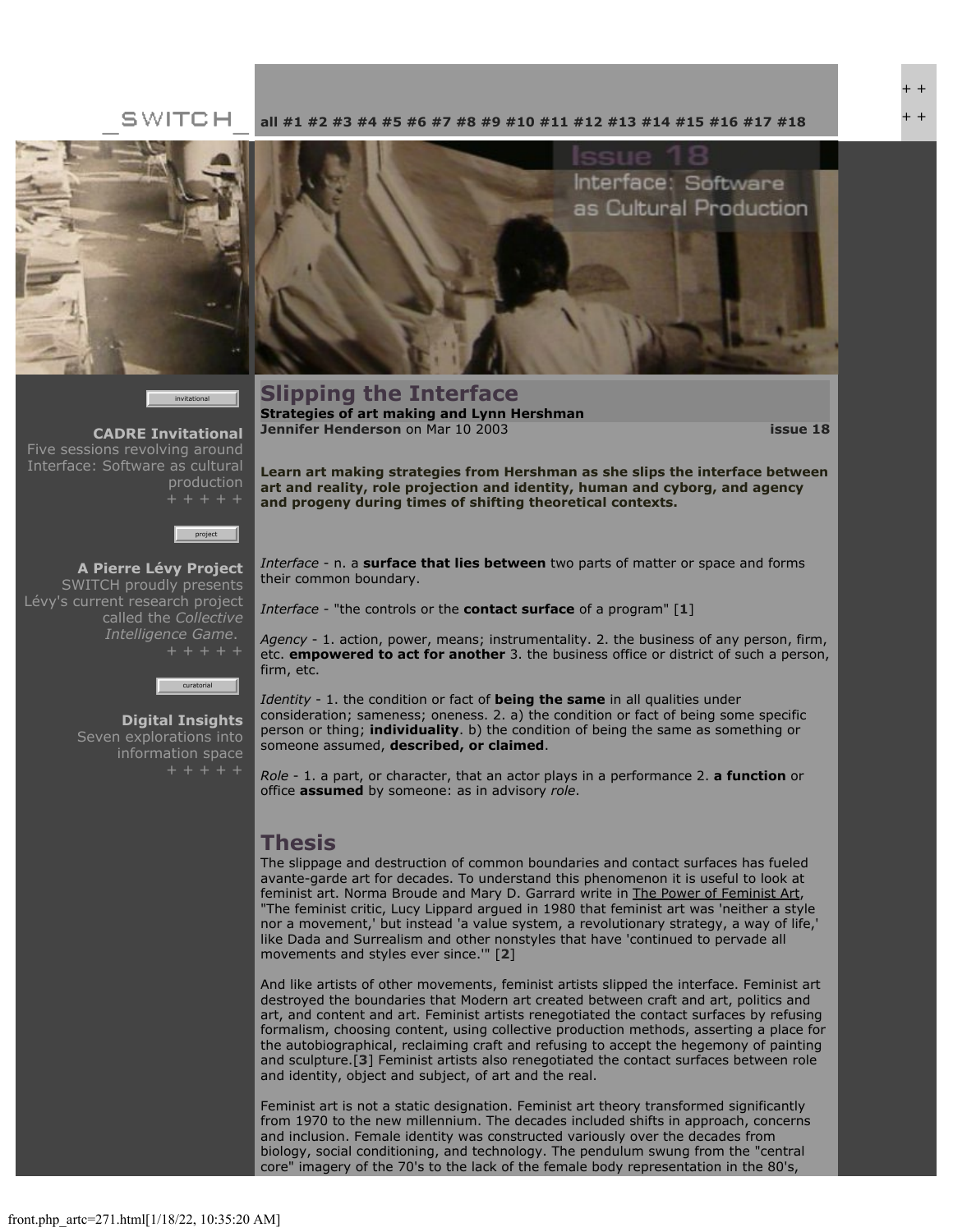from a woman's movement united by biology to one fractured by race, sexual preference and guiding theory, from a belief that identity could be constructed from what was essentially female, biologically speaking, to a belief that no restructuring of identity was possible because all experience was colored by patriarchy. Lynn Hershman's work spans these chasms in theory with a remarkable ability to adapt to changing agendas while remaining consistently in pursuit of her core concern: constructed female identity.

Lynn Hershman is also an excellent example of a feminist artist whose work over the past thirty years has consistently dealt with the theme of interface. She began her organizational career by working on projects that slipped the interface between museum and artwork by taking the artwork out of the museum and putting it in a truly public context, outside. She received her MFA from San Francisco State in 1972 and immediately afterward, from 1972 to 1976, was the Project Director of Christo and Jean Claude's *Running Fence*. Concurrently, from 1973 to 1978, Hershman was the Director of another California phenomenon, the Floating Museum of San Francisco. Her next directorship from 1983 to 1989 was again in San Francisco but this time at the Inter-Arts Center at San Francisco State University. Since 1993 she's been the Appointed Senior Professor of Electronic and Digital Arts at the University of California at Davis.

While Hershman lives in California, her contributions and influence have not been confined to one geographical area. She holds several appointments at North American, Australian, and European universities and she is a Commission member at the German television channel ZDF, the French-German television channel ARTE, and the Danish Film Commission.[**[4](file:///Users/nszydlowski/Desktop/websites%20copy/Switch%20Journal/switch.sjsu.edu/archive/nextswitch/switch_engine/front/front.php_artc%3d271.html#footnotes)**]

She has received numerous awards for her work. She was the first woman to receive a tribute and retrospective at the San Francisco International Film Festival (1994) and was awarded the ZKM/Seimens Media Arts Award in 1995. In 1998 she was a Sundance Screenwriter Fellow and was also honored with the Flintridge Foundation Award for Lifetime Achievement in the Visual Arts. In 1999 she was nominated for the Independent Spirit Award and she received the prestigious Golden Nica Prix Ars Electronica in Austria. Her work is in the collection of the Museum of Modern Art, The National Gallery of Canada, The ZKM Media Museum, The Hess Collection and others. [**[5](file:///Users/nszydlowski/Desktop/websites%20copy/Switch%20Journal/switch.sjsu.edu/archive/nextswitch/switch_engine/front/front.php_artc%3d271.html#footnotes)**]

An established and valued artist, Hershman believes that "changing expectations…is one way of changing the established interface." [**[6](file:///Users/nszydlowski/Desktop/websites%20copy/Switch%20Journal/switch.sjsu.edu/archive/nextswitch/switch_engine/front/front.php_artc%3d271.html#footnotes)**] Initially, in the 70's, her own artwork focused on the interface between art and reality and between role projection and identity. In the 80's Hershman explored the boundaries between human and cyborg. In the 90's her work focused on changing the interface polarity between the viewer, voyeur, and victim. In the new millennium Hershman has focused on the idea of agency, the power of any person to act for another, and progeny, how to establish something that lives on. Each of these decades of work is worthy of further examination in light of their context. Two *nb*s before I begin. Firstly, coverage of thirty plus years of committed artmaking is beyond the scope of this article. I have selected only a few of Hershman's works. For a complete listing see http://www.lynnhershman.com . Secondly, all images of Hershman's work are used with her express permission. With that, feel free to click into any decade.

#### **1970's**

Simone de Beauvoir, author of *The Second Sex* which was published in the United States in 1953 and reprinted in 1961 and 1968, stated some ideas which informed 1970's feminist thinking: "Woman sees herself and makes her choices not in accordance with her true nature… but as man defines her…Man dooms woman to artifice…One is not born, but rather becomes, a woman." De Beauvoir's point of view was that woman's body was not for herself but for others only. In the 1970's feminist artists worked to reclaim woman's body for her own use and pleasure. Judy Chicago was one of the foremost names in this effort and was a theorist as well. Chicago believes that women's art is a product of body identification and that the use of biomorphic or centralized forms or "central core imagery" by women artists signified that they were "talking" about the body, the female body.

De Beauvoir's statement contained another idea that had equal impact. If women were constructed by men, then they could be re-constructed rightly according to the women. So women of the 1970's began asking, "Who am I?", working to get outside the frame of reference of her already constructed gender. Norma Broude and Mary Garrard assert that, "The invention of personas and the exploration of roles so prevalent in early feminist art were, on one level, a way of examining the relation between female roles and the inner self, and of clarifying their differences." [**[7](file:///Users/nszydlowski/Desktop/websites%20copy/Switch%20Journal/switch.sjsu.edu/archive/nextswitch/switch_engine/front/front.php_artc%3d271.html#footnotes)**] In the 70's Hershman worked in this area of contructed persona to explore the interface between culture, roles and personal identity.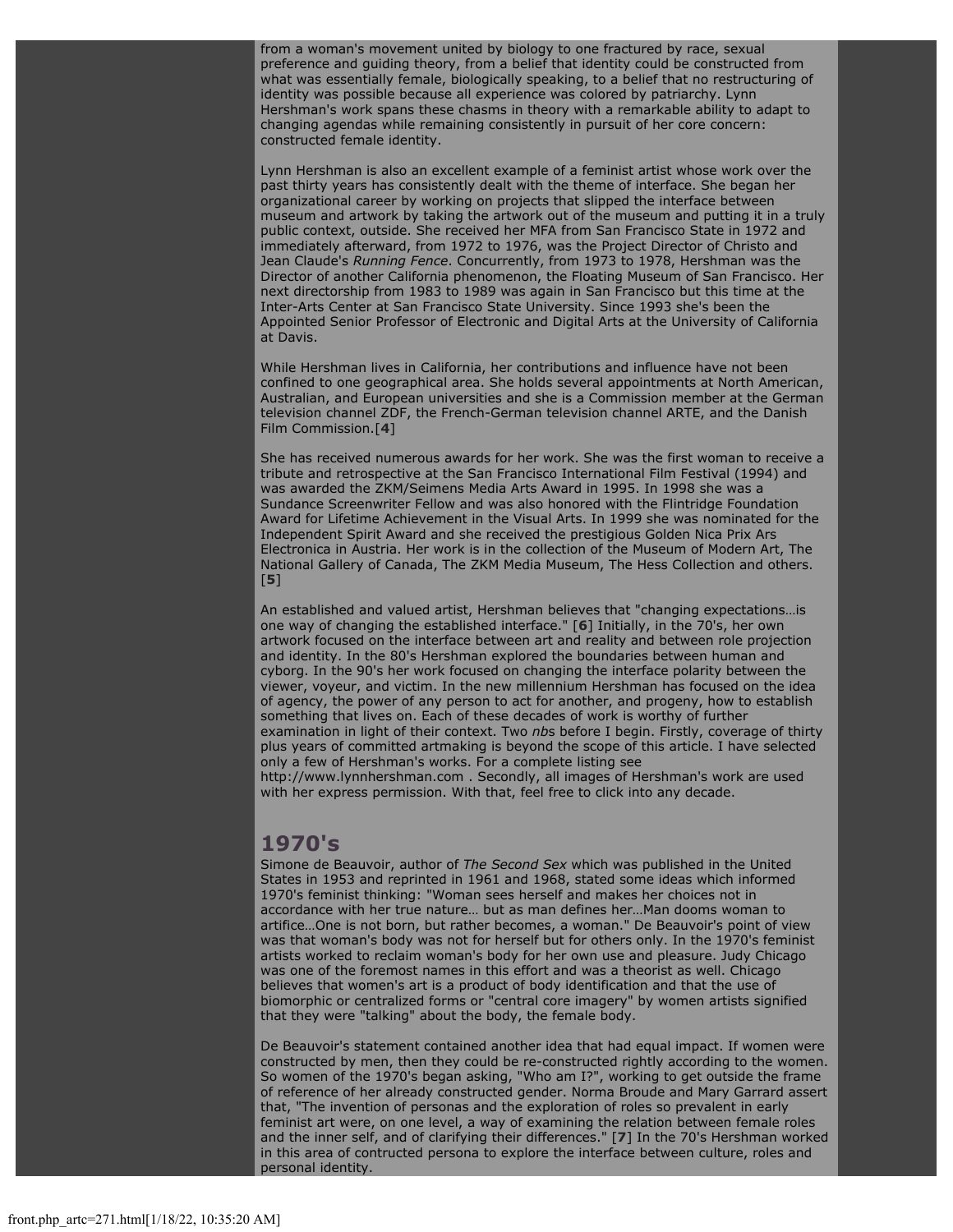### **Roberta 1970-1980**

Hershman's Roberta Breitmore was a nine year performance of a simulated person whose appearance was constructed out of the "vital statistics" of numerous ordinary women. (Figure 1)[**[8](file:///Users/nszydlowski/Desktop/websites%20copy/Switch%20Journal/switch.sjsu.edu/archive/nextswitch/switch_engine/front/front.php_artc%3d271.html#footnotes)**] Roberta was a 30-year-old divorcee who, with her \$1800 savings, moved from Cleveland Heights to San Francisco in 1975. Roberta had her own handwriting, checking accounts, credit cards, apartment , clothing, gestures and bad moods.



Figure 1 Roberta: Scheme

Her first live action was to place an ad in a local newspaper advertising for a roommate. As people answered her ads they became part of her fiction and she became part of their reality. She amassed forty-three letters from individuals answering her ads and experienced twenty-seven adventures (Figure 2) some of which were dangerous. She was asked to join a prostitution ring at the San Diego Zoo where, to escape her "John" she transformed to "Lynn" in a public restroom.[**[9](file:///Users/nszydlowski/Desktop/websites%20copy/Switch%20Journal/switch.sjsu.edu/archive/nextswitch/switch_engine/front/front.php_artc%3d271.html#footnotes)**]



Figure 2 Roberta in Action

Hershman variously acted the character or had others act as Roberta. Eventually four different people played Roberta. (Figure 3)[**[10](file:///Users/nszydlowski/Desktop/websites%20copy/Switch%20Journal/switch.sjsu.edu/archive/nextswitch/switch_engine/front/front.php_artc%3d271.html#footnotes)**]



According to Josephine Withers, "Breitmore was Everywoman, an antiheroine who lived in present time and had quite ordinary encounters....But in speaking the language of conventionality, Hershman's Breitmore character held up a mirror which reflected the desperation we all encountered in negotiating our lives." [**[11](file:///Users/nszydlowski/Desktop/websites%20copy/Switch%20Journal/switch.sjsu.edu/archive/nextswitch/switch_engine/front/front.php_artc%3d271.html#footnotes)**]

In fact, Hershman's experiences with Roberta in society became so negative that she offed the character in an elaborate ceremony. Rather than commit suicide which was the original script Hershman devised, Roberta was exorcised from the lives of her hosts at the grave of Lucrezia Borgia in Ferrara, Italy, by the ritual burning of photographs of the Robertas in order to cleanse all experienced victimization and to begin a life of victory.[**[12](file:///Users/nszydlowski/Desktop/websites%20copy/Switch%20Journal/switch.sjsu.edu/archive/nextswitch/switch_engine/front/front.php_artc%3d271.html#footnotes)**]

Roberta's artistic significance according to Robert Atkins of the Bay Guardian and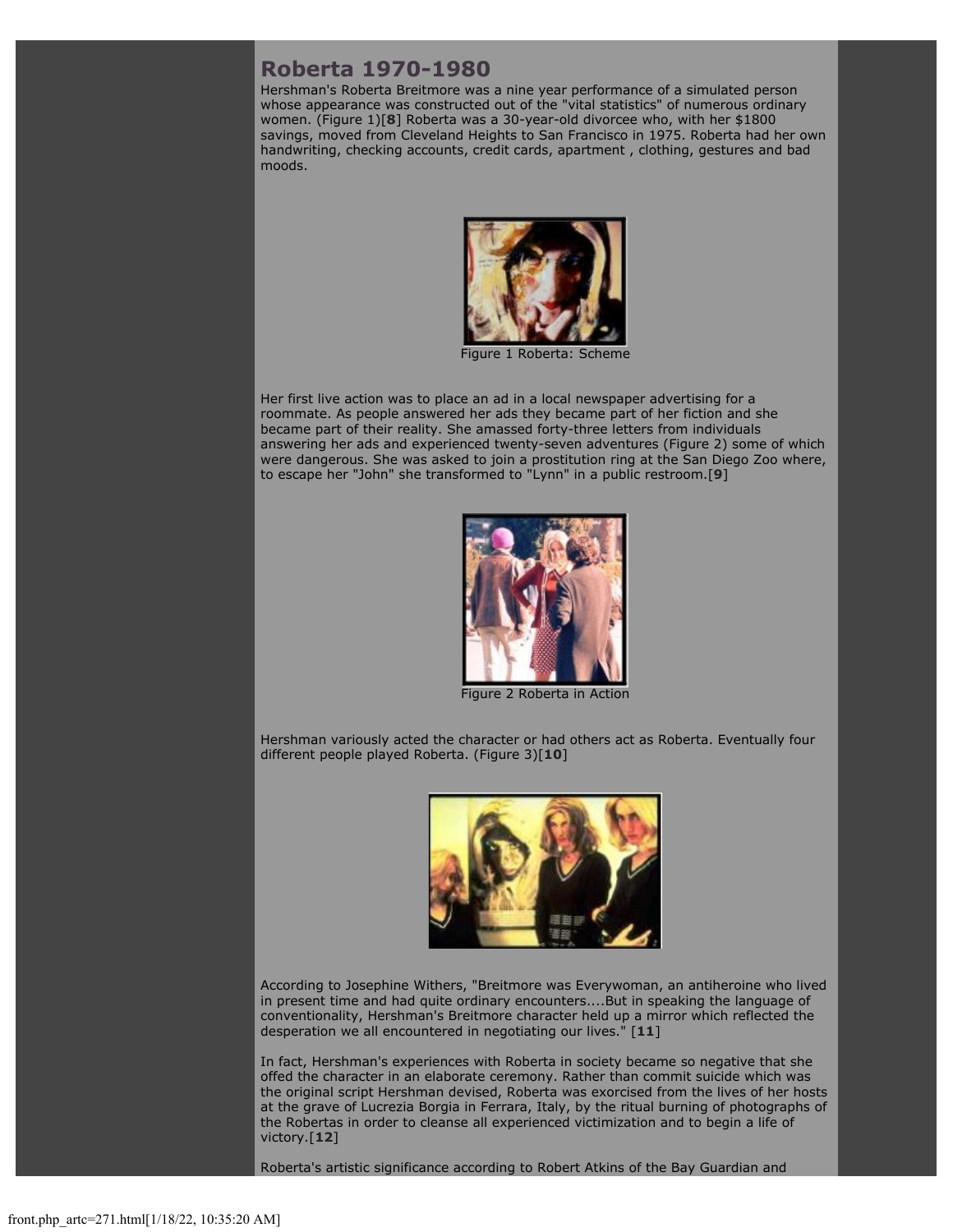relevance to interface lay in the fact that Hershman had "demolished the barriers separating theater, literature, painting, photography and conceptualism." [**[13](file:///Users/nszydlowski/Desktop/websites%20copy/Switch%20Journal/switch.sjsu.edu/archive/nextswitch/switch_engine/front/front.php_artc%3d271.html#footnotes)**] Allan Kaprow at Cal Arts had redefined in theory the border between art and life. In fact, he saw "The key experiment [of the 60's] was…the secularization of the entire art situation…The critical move…was the shift of art away from its familiar contexts, the studios, museums, concert halls, theaters, etc., to anywhere else in the real world." [**[14](file:///Users/nszydlowski/Desktop/websites%20copy/Switch%20Journal/switch.sjsu.edu/archive/nextswitch/switch_engine/front/front.php_artc%3d271.html#footnotes)**] Hershman's performance art had in practice eroded the boundary between the real and the artistic by moving the artwork out of the museum and into the world at large. It changed the contact surface, the interface.

#### **1980's**

While the 70's saw a reconstruction of woman "by inverting stereotypes, by reclaiming the positives and disclaiming the negatives," [**[15](file:///Users/nszydlowski/Desktop/websites%20copy/Switch%20Journal/switch.sjsu.edu/archive/nextswitch/switch_engine/front/front.php_artc%3d271.html#footnotes)**] by reclaiming women's experience, the 80's saw a rejection of all aspects of women's experience as dangerous stereotypes always already formed by patriarchy. The language of "central core imagery" as a unifying theme among feminist artists became politically incorrect in many quarters of the feminist art movement. Opponents dismissed the previous decade's work as "essentialist" because it constructed woman by her biological form rather than acknowledging her race or class as equally important in constructing a female self or recognizing the extent to which patriarchy always already formed identity. The new feminists, influenced by Lacan, Derida, Cixous and Kristeva, were called postmodernist, poststructuralist, deconstructionist and postfeminist. The antipathy between the "old" and the "new" meant a new boundary had been formed and a new interface born.

The impact of this schism yielded up many more renowned artists from non-white cultures: Judy Baca, Yolanda Lopez, and Lorna Simpson to name a few. More prominent feminist artists of the 80's were Jenny Holzer, Barbara Kruger, Sherrie Levine, Mary Kelly and Cindy Sherman. Though the form of visual expression of these artists changed from raw emotive images of the 70's to refined intellectual visual structure, the content was still feminist. "Those artists analyzed 'how meaning is produced and organized' by a theoretically patriarchal structure and therefore undermined 'the structures of domination." [**[16](file:///Users/nszydlowski/Desktop/websites%20copy/Switch%20Journal/switch.sjsu.edu/archive/nextswitch/switch_engine/front/front.php_artc%3d271.html#footnotes)**]

In the 80's Hershman explored how meaning about power is produced and organized between the viewer and the viewed and she reversed the polarity of that power. Her work changed the contact surface between both the voyeur and the viewed and between intimacy and technology, in order to undermine and in fact reverse the structures of domination.

### **Deep Contact 1984-1989**

Deep Contact was an erotic interactive videodisk installation which "compares intimacy to technology." [**[17](file:///Users/nszydlowski/Desktop/websites%20copy/Switch%20Journal/switch.sjsu.edu/archive/nextswitch/switch_engine/front/front.php_artc%3d271.html#footnotes)**] DC required the participant to touch the computer screen to guide their experience. Touching the screen caused the sprouting of phantom limbs that became virtual connections between the viewer and the image. A surveillance camera was programmed to be switched "on" when triggered by presence. The viewer's image instantaneously appeared on the screen, displacing and replacing the image. The one who was doing the watching and according to John Berger was the one in power, suddenly became the one who was watched by the camera self, transforming the viewer from voyeur into the victim. In a deft turn, the polarity of the interface changed as the voyeur becomes the victim.



**Phantom Limbs: 1986-1994**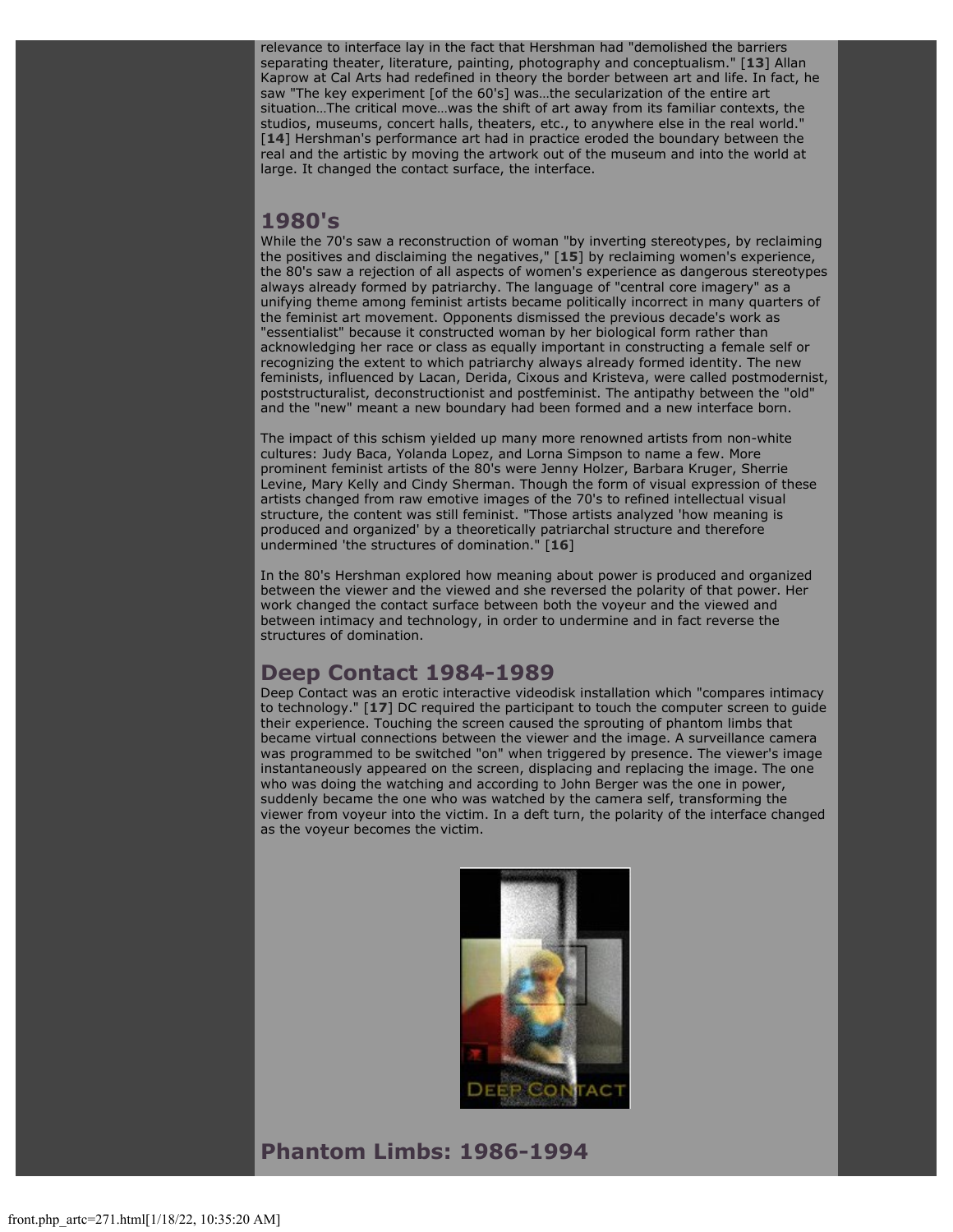Just as Deep Contact explored the interface between intimacy and technology, Phantom Limbs explored the interface between human and machine and attempted to shift the viewer's understanding of himself or herself as not human but cyborg. These 30" by 40" black-and-white photographs showed images that merge human female bodies with a machine or piece of technology such as a camera lens, a television, a computer monitor, all familiar appliances to us now, in place of a head. These images pointed out how much of a cyborg we have already become by our reliance on these devices. Are we cyborgs when we use these appliances? Or are we humans? In 1990, half way through the creation life of these images, Christine Tamblyn wrote in Art News, "Hershman's strategic substitutions of robotic appendages for female anatomical features also allude to the dehumanization brought on by technology. The distinction between the animate and inanimate is uncannily effaced in these photomontages." [**[18](file:///Users/nszydlowski/Desktop/websites%20copy/Switch%20Journal/switch.sjsu.edu/archive/nextswitch/switch_engine/front/front.php_artc%3d271.html#footnotes)**] Hershman changed the interface between ourselves and these commonly used appliances to say something about our identity that we were not aware of and perhaps not desirous of either.



### **1990's**

The clash between 70's style "essential" feminism and 80's style "deconstructionist" feminism repositioned some subjects and artists from outside to inside such as women of color, lesbian women, violence done to women in war and country of origin issues. However, the activist strength of the 70's was weakened by the divorce of style from the history of theory and values upon which it was based. According to Laura Cottingham, "There was a partial movement away from the austerity of the photo-andtext works that dominated 80's New York art" and a return to 70's style emotive strategies.[**[19](file:///Users/nszydlowski/Desktop/websites%20copy/Switch%20Journal/switch.sjsu.edu/archive/nextswitch/switch_engine/front/front.php_artc%3d271.html#footnotes)**] Period items were retrieved as a fashion revival.[**[20](file:///Users/nszydlowski/Desktop/websites%20copy/Switch%20Journal/switch.sjsu.edu/archive/nextswitch/switch_engine/front/front.php_artc%3d271.html#footnotes)**] In addition, the deconstruction of the deconstructionists deconstructed the feminist camp into too many small splinters.[**[21](file:///Users/nszydlowski/Desktop/websites%20copy/Switch%20Journal/switch.sjsu.edu/archive/nextswitch/switch_engine/front/front.php_artc%3d271.html#footnotes)**]

Some of the feminist artists who achieved acclaim in that decade were Janine Antoni, Kiki Smith, Shirin Neshat, and Coco Fusco. The 90's were an extremely prolific period for Hershman. She continued shifting the interface between viewer and voyeur and victim and extended her exploration of interface into projects about the boundaries between self and other with respect to agency and progeny.

## **Room of One's Own 1990-1993**

This project continued slipping the interface and the structure of power between the viewer and the viewed. Marion "lived" in a stainless steel box approximately 2' by 2'. Within the box was a miniature bedroom scene with several objects (Figure 7).[**[22](file:///Users/nszydlowski/Desktop/websites%20copy/Switch%20Journal/switch.sjsu.edu/archive/nextswitch/switch_engine/front/front.php_artc%3d271.html#footnotes)**] At the viewer's eye level there was a movable periscope that the viewer looked through. "Looking" caused the protagonist to chide the viewer in an obnoxious voice for his persistent gaze. This slippage of the interface again changed the balance of power and repositioned the viewer/voyeur into the victim. Again the viewer/voyeur becomes the victim so that the users become "voyeurs, aggressors and victims of their actions." [**[23](file:///Users/nszydlowski/Desktop/websites%20copy/Switch%20Journal/switch.sjsu.edu/archive/nextswitch/switch_engine/front/front.php_artc%3d271.html#footnotes)**]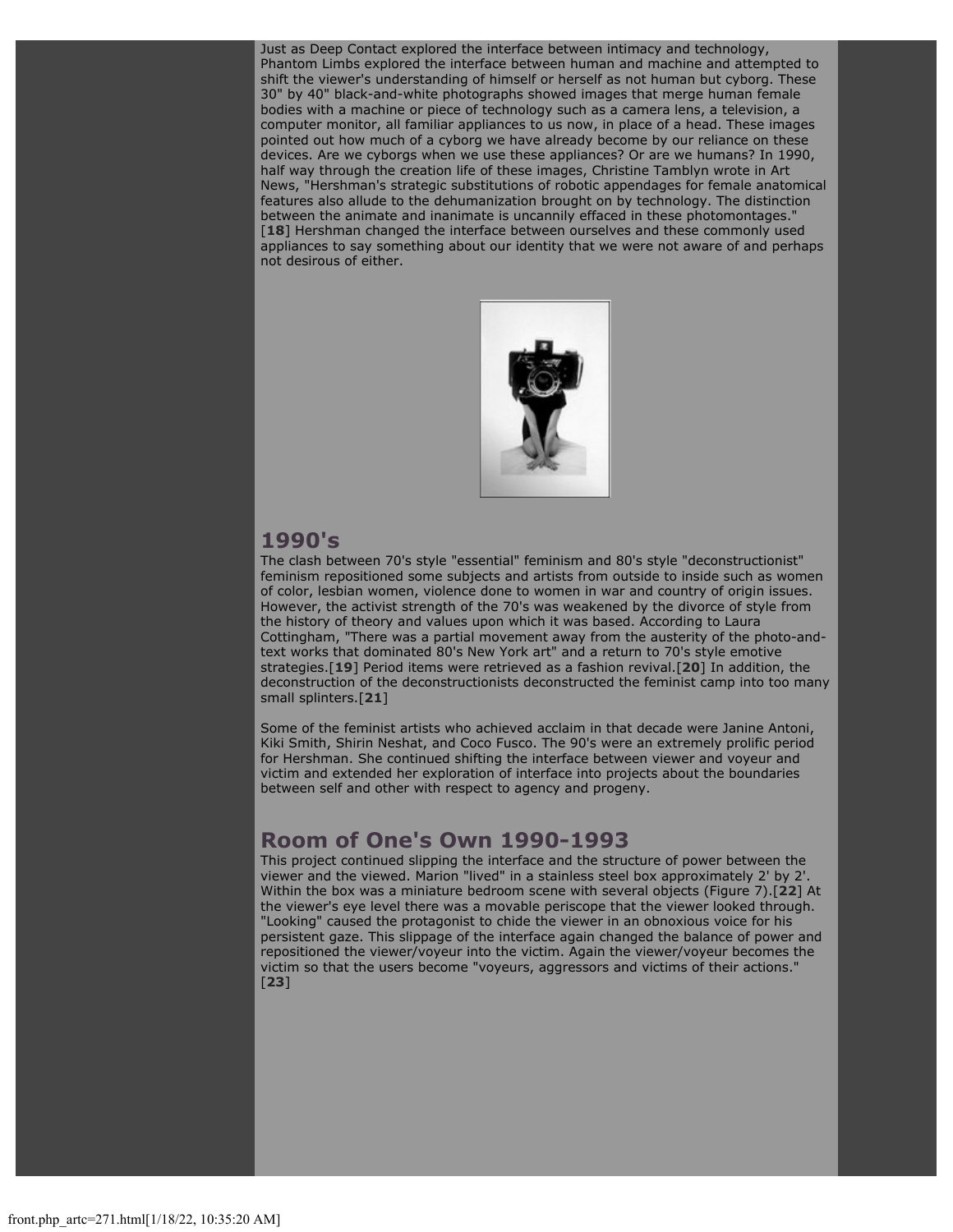

Hershman's work on The Dolly Clones continued this repositioning of the interface between the voyeur and the victim but adds to it the interface between human and machine.

## **Tillie 1995-1998 and CyberRoberta 1975-1998**



Description: These two telerobotic dolls communicate in physical space and on the internet.

Viewers in physical space can see themselves on a small monitor in the dolls' environment. They can watch themselves being watched, going from victim to voyeur with the flick of an eye.

Viewers in virtual space can extend their peripheral vision beyond normal human physiology by looking through the eyes of these dolls over the internet. This is not for free however. There is a reflexive effect. As the viewer uses the doll to extend vision, his or her use of that doll turns the viewer into a visual cyborg, a being whose virtual site extends beyond physical location.

According to Hershman, "By looking at the world through the eyes of Tillie, the Telerobotic Doll or CybeRoberta, viewers not only become voyeurs, but they are effectively transformed into virtual "cyborgs".[**[24](file:///Users/nszydlowski/Desktop/websites%20copy/Switch%20Journal/switch.sjsu.edu/archive/nextswitch/switch_engine/front/front.php_artc%3d271.html#footnotes)**] Viewers literally use the dolls' eyes as a vehicle for their own remote and extended vision. Each doll is constructed so that her eyes are replaced by cameras. These become the "EYE CONS" that move the doll physically and telerobotically.

Later in the 90s, Hershman extended her exploration of interface into projects about the boundaries between self and other with respect to agency and progeny

## **Conceiving Ada, 1997**

Written and directed by Hershman, *Conceiving Ada* was a "feminist film in which two women struggle to give birth to something…lasting despite the intrusion of their mothers and the constraining presence of male lovers." [**[25](file:///Users/nszydlowski/Desktop/websites%20copy/Switch%20Journal/switch.sjsu.edu/archive/nextswitch/switch_engine/front/front.php_artc%3d271.html#footnotes)**]

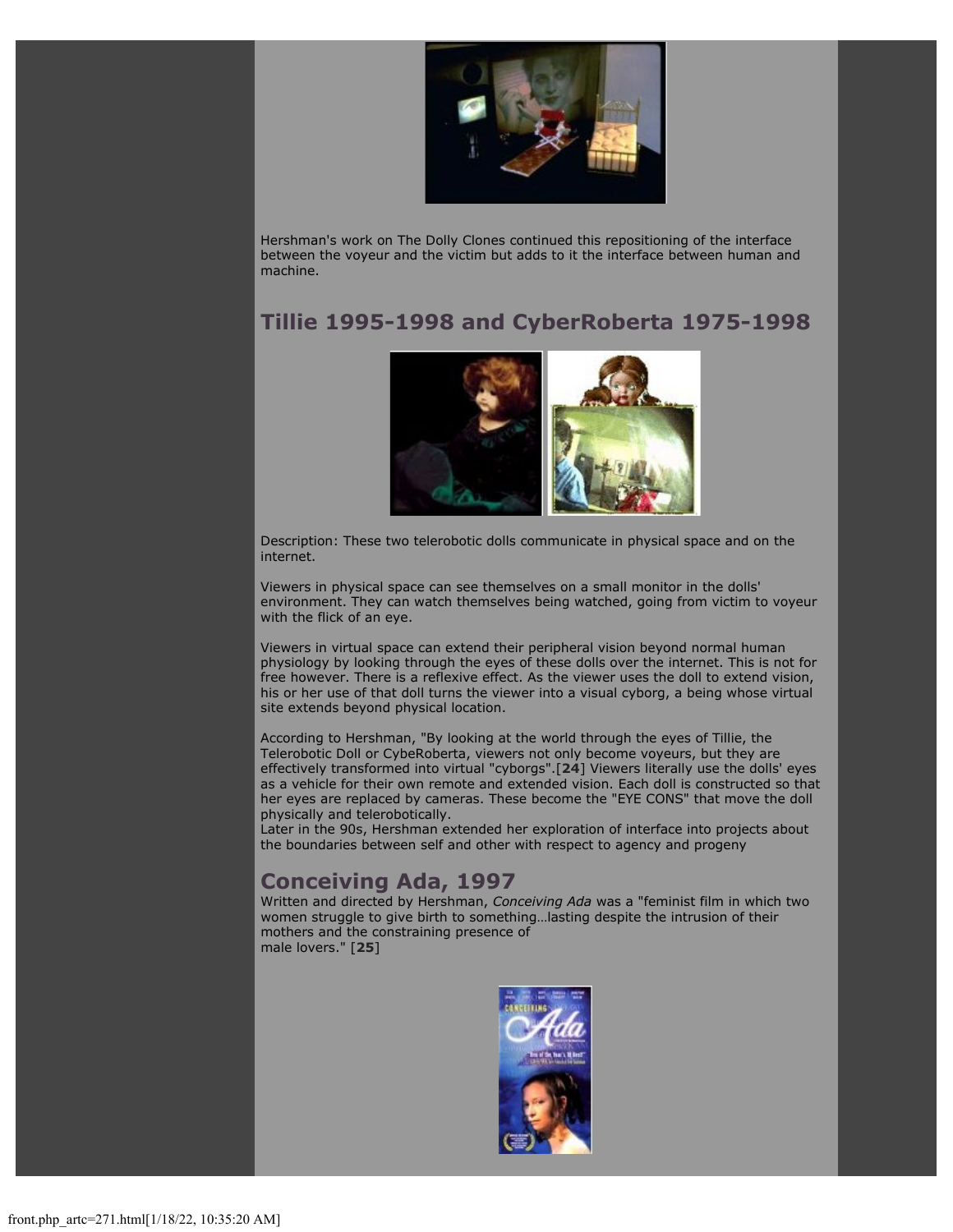Emmy was a contemporary computer scientist who was researching artificial life. By using her own genetic code, Emmy was able to collapse time and link her world directly to that of Ada Lovelace, daughter of Lord Byron and a mathematical genius who developed the world's first computer language roughly 100 years before the first computers were created.

In *Conceiving Ada*, Hershman recognized the forces of history and patriarchy against creating a life and a self of one's own (represented by mothers and male lovers) and recognized the ability of the protagonists (Ada and Emmy) to engage in behavior determined by self outside the patriarchal structure.

In keeping with her previous efforts to democratize art out of the galleries and museums, a strategy that Mathew Barney, maker of the Cremaster series, does not share, this video is available through common video rental channels such as Netflix.

### **2000's**

The new millennium is barely underway and most feminist art theory and critical writings are anthologies of past writings, past artists, and past conflicts aimed at establishing a political historiography perhaps precisely because many feminist artists continue to be ignorant of the context of what has already been done and to create without any critical analysis of recontextualization.

Hershman's work continues to show that she is aware of the past such that she doesn't need to repeat it and her work explores the future. What will it be like when we can clone ourselves? What will the offspring be ontologically? Her movie Teknolust delves more deeply into the interfaces between humans and machines and the result is another slippage of the interface.

## **Teknolust 2002**

Again, this video is accessible to the public outside of the gallery and the museum, through regular video rental channels such as Netflix: "This futuristic comedy puts a hilarious spin on recent advancements in science and technology -- namely, cloning. When Rosetta Stone (Tilda Swinton), a scientist conducting biology research, has a major breakthrough and writes a paper about it, her colleagues suspect that she's already tried out her theories in real-life experiments. Indeed, Rosetta's secretly created three clones of herself." [**[26](file:///Users/nszydlowski/Desktop/websites%20copy/Switch%20Journal/switch.sjsu.edu/archive/nextswitch/switch_engine/front/front.php_artc%3d271.html#footnotes)**]





From Hershman's point of view the plot synopsis is as follows: "Anxious to use artificial intelligence to improve the world, Rosetta Stone, a bio-geneticist, devises a recipe through which she can download her own DNA into a 'live' brew she is growing in her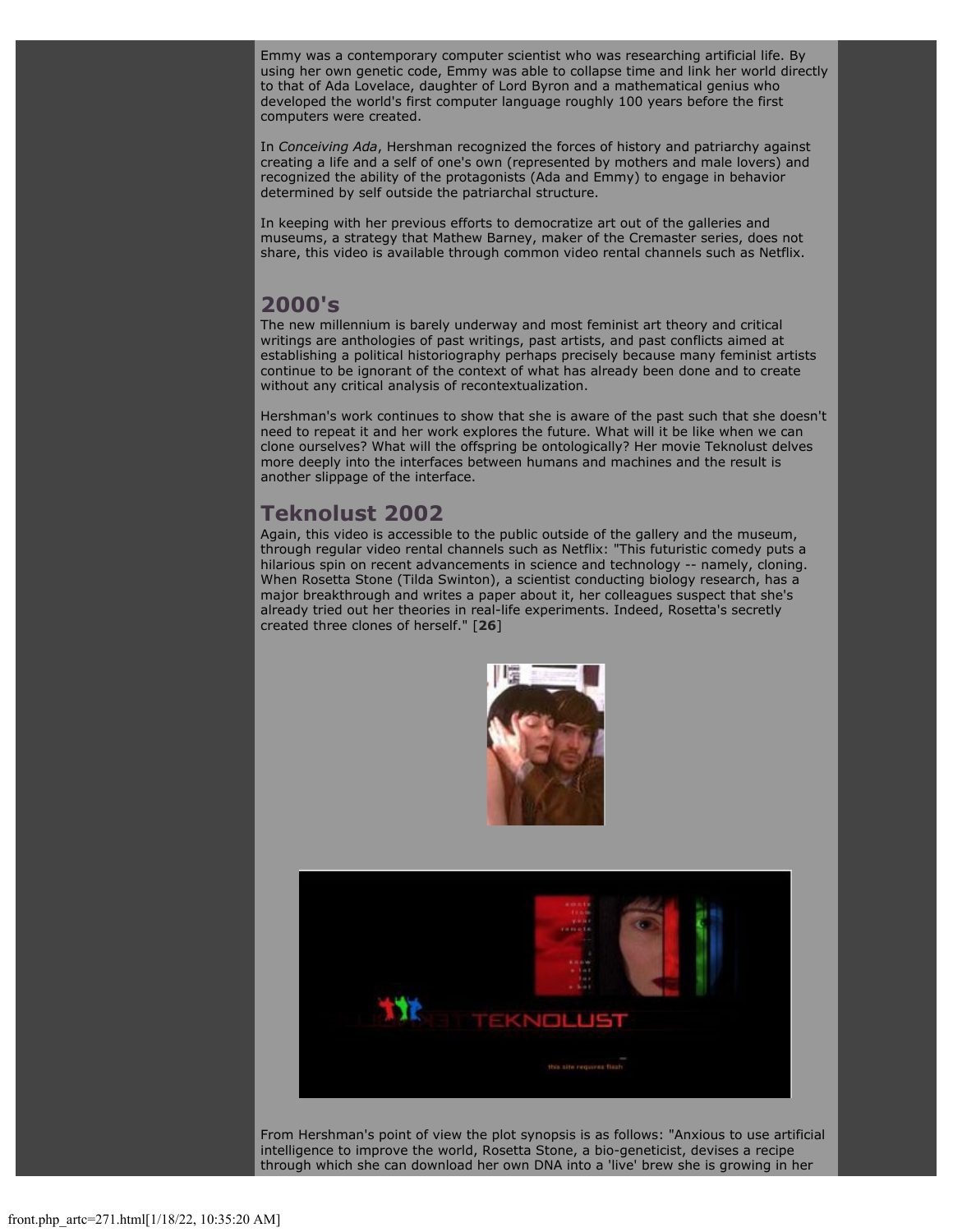computer. She succeeds in breeding three beings (Self Replicating Automatons - S.R. A.'s) that are part human, part software, whom she names Ruby, Marine and Olive. They look human but are in fact intelligent machines." [**[27](file:///Users/nszydlowski/Desktop/websites%20copy/Switch%20Journal/switch.sjsu.edu/archive/nextswitch/switch_engine/front/front.php_artc%3d271.html#footnotes)**] Rosetta Stone, creates and uses the S.R.A.s as an extension of presence like a camera to an eye, like Tillie to the virtual user. This creation of intelligent machines as human-like rather than personal computer-like changes the contact surface between humans and the intelligent machines from person-appliance to person-person. Or is it a person and what makes it so? If it is a person, how would it best be trained? The use of these intelligent machines changes the contact surfaces of agency. Is the owner of Ruby responsible for what she does? Is she responsible for her programming so to speak?

This film contains a return to and exploration of pleasure in the physical body that had been purposely absent in much of the feminist artwork of the 80's, but this time it is through the eyes of an intelligent machine woman: "The only flaw in Rosetta's creation is that the S.R.A.'s need injections of male chromo found only in spermatozoa to survive. …Ruby's evolving contact with the real world introduces her to art, spirituality, and ultimately, when she meets Sandy, a lonely Xerox shop worker, the capacity to fall in love." [**[28](file:///Users/nszydlowski/Desktop/websites%20copy/Switch%20Journal/switch.sjsu.edu/archive/nextswitch/switch_engine/front/front.php_artc%3d271.html#footnotes)**]

However, these women are programmed by watching the movies designed for male visual pleasure that Laura Mulvey denounced in 1975. "As they cannot distinguish dreams from reality, Rosetta programs Ruby, via movie tapes, to seduce men in the real world and share donations with her sisters." [**[29](file:///Users/nszydlowski/Desktop/websites%20copy/Switch%20Journal/switch.sjsu.edu/archive/nextswitch/switch_engine/front/front.php_artc%3d271.html#footnotes)**]

A Velveteen Rabbit for a technological era where we're still asking whether or not our toys are alive and whether we are responsible for what they do, "All of the characters struggle to find meaning in a world where love is the only thing that makes things real. In the process they also find harmony between the real and the virtual world." [**[30](file:///Users/nszydlowski/Desktop/websites%20copy/Switch%20Journal/switch.sjsu.edu/archive/nextswitch/switch_engine/front/front.php_artc%3d271.html#footnotes)**]

### **Conclusion:**

The slippage and destruction of common boundaries and contact surfaces has fueled Hershman's explorations of identity, role, and agency for three decades. Hershman's belief that "changing expectations…is one way of changing the established interface" has clearly informed her work in the 70's which explored the interface between art and reality and between role projection and identity, in her work of the 80's which questioned the boundaries between human and cyborgs, and in her work of the 90's which changed the interface polarity between the viewer, voyeur, and victim. In the new millennium Hershman has focused on the idea of agency, the power of any person to act for another, and progeny, how to establish something that lives on.

#### Jeanette Winterson wrote:

*The true artist is connected. The true artist studies the past not as a copyist nor as a pasticheur will study the past, those people are interested only in the final product, the art object, signed sealed and delivered to a public drugged on reproduction. The true artist is interested in the art object as an art process, the thing in being, the being of the thing, the struggle, the excitement, the energy, that have found expression in a particular way. The true artist is after the problem. The false artist wants it solved (by somebody else).[[31](file:///Users/nszydlowski/Desktop/websites%20copy/Switch%20Journal/switch.sjsu.edu/archive/nextswitch/switch_engine/front/front.php_artc%3d271.html#footnotes)]*

Perhaps the reason that Hershman continues to destroy boundaries and slip interfaces between identity and role, between voyeurs and victims, humans and cyborgs, and humans and agents is that she is connected both to the past and to the questions of the present and future. She is after the problem, because she knows it.

#### **Footnotes**

[1] Brenda Laurel, Utopian Entrepreneur, Mediawork Pamphlet Series, (Cambridge and London: The MIT Press, 2001), p. 49.

[2] Norma Broude and Mary D. Garrard, ed., The Power of Feminist Art, (New York: Harry N. Abrams Inc., 1994), p. 10.

[3] Laura Cottingham, "The Feminist Continuum: Art After 1970," in The Power of Feminist Art, ed. Norma

[4] Broude and Mary D. Garrard, (New York: Harry N. Abrams Inc., 1994), p. 276. **[Siemens Kulturprogramm](http://www.amazon.com/exec/obidos/search-handle-url/index=books&field-author=Kulturprogramm, Siemens/103-2150011-2095845)** et al., Photography After Photography: Memory and Representation in the Digital Age, (Munich: G + B Arts, 1996), p 297. and **[www.fondation-langlois.org](http://www.fondation-langlois.org/e/projets/230-5-2000/artiste.html)**.

[5] "Crew." 5 December 2002

www.teknolustthemovie.com/images/teknolust/ruby/cast/LynnHershmanLeeson [6] E-mail interview with Lynn Hershman, 16 November 2002.

[7] Broude and Garrard, p. 22.

[8] Hershman, Lynn. "Roberta Breitmore." 5 December 2002 www.lynnhershman.com. [9] Ibid.